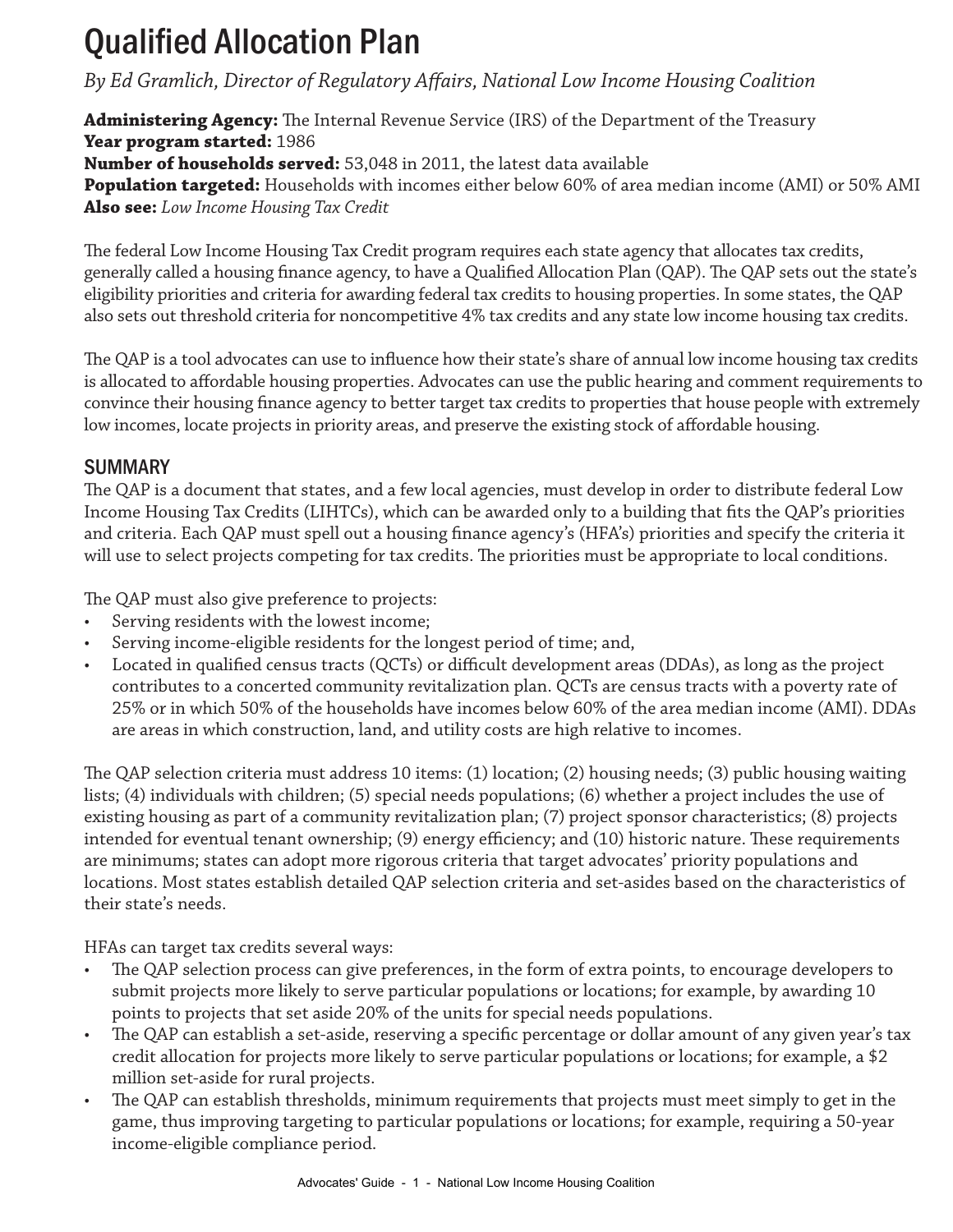## FORECAST FOR 2014

Because preservation and rehabilitation of existing properties is often more efficient, the Administration's FY15 budget request proposes adding preservation of federally assisted affordable housing to the current list of ten selection criteria that every QAP must include.

#### TIPS FOR LOCAL SUCCESS

Because each state receives a new allocation of LIHTCs each year, QAPs are usually drafted annually. This gives advocates regularly scheduled opportunities to influence QAP priorities. LIHTCs are often in high demand among developers; therefore, developers propose projects that address the priorities set forth in the QAP to give themselves an advantage in the selection process.

Advocates should assess the QAP. If it only has a general statement of goals, advocates can work to get very specific set-asides or preference points for their priorities. If the QAP has too many priorities, this will render individual priorities less meaningful. Advocates should work to narrow the number of priorities or work to establish relative priorities so their priorities can compete more effectively.

If there are types of assisted housing that should be at the top of the priority list, advocates should work to ensure that they are positioned to better compete. For example, if there is a great need for units with more than two bedrooms, advocates might promote a QAP policy offering bonus points for projects providing units with two or more bedrooms for at least 10% of all low income units. To facilitate rural projects, advocates might try to secure QAP policies that give points to projects with fewer than 50 units in rural areas.

Advocates can also argue for features that protect tenants, for example a QAP policy precluding tax credit assistance for projects that do not provide one-for-one replacement of units lost through redevelopment. Advocates should review the QAP to find out how long targeted units must serve people with lower incomes. If the QAP only requires the basic 15 years, plus and extended use period of another 15 years, advocates should try to get the compliance period lengthened as a threshold issue, or try to get point preferences or setasides for projects that voluntarily agree to a longer compliance period.

All states are required to have a public hearing about their proposed QAP before it is approved by the unit of government overseeing the HFA, but there are no specific requirements for the public hearing. Although not required, most states also provide for a public review and comment period for a proposed QAP.

Advocates should contact the HFA early to learn about its annual QAP process and build this into their work plan for the year. In addition, advocates should be sure to get on any notification list the HFA might have about the QAP and public hearing. Advocates should also develop relationships with the HFA's governing board and communicate the advocate's priorities throughout the year. Not all communication has to take place in the context of the formal QAP process. Informal contacts can be used effectively to advance an advocate's priorities. In fact, the most effective means of advocating for any particular priority is to be in contact with the HFA long before a draft QAP is publicly released.

Once an HFA decides to award tax credits to a building, it must notify the chief executive officer of the local jurisdiction where the building is located, such as the mayor or county executive. That official must have a reasonable opportunity to comment on the project. Advocates should ask the executive's office and any relevant housing department at the locality to notify them as soon as the HFA contacts the executive about a proposed project. Even better, advocates should seek a local policy requiring public notice and comment, along with public hearings, about a proposed project.